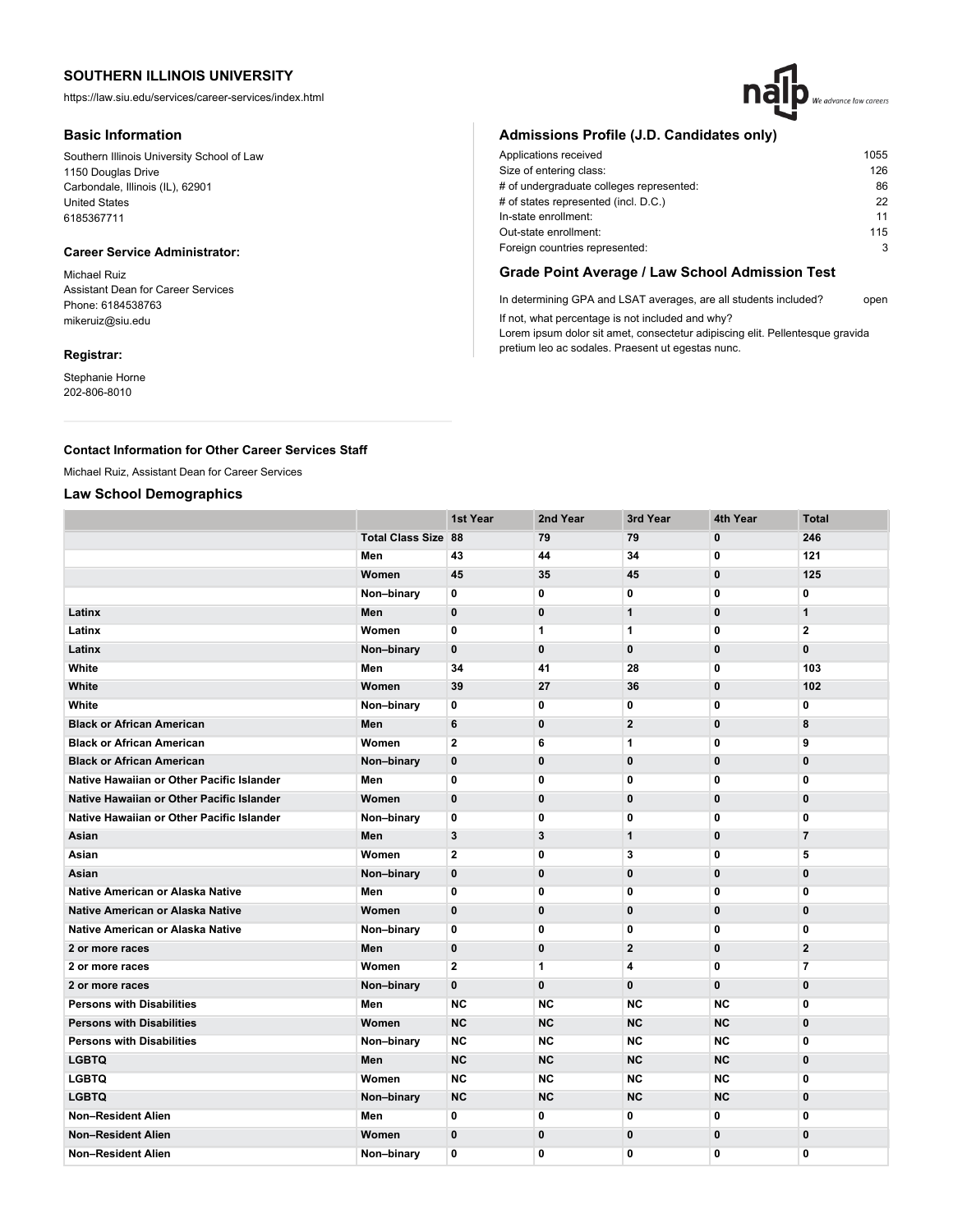| Veteran | Men        |  |  |  |
|---------|------------|--|--|--|
| Veteran | Women      |  |  |  |
| Veteran | Non-binary |  |  |  |

### **Comments**

The Class of 2021 originated from 13 states in the U.S. The largest state of origin is Illinois, which comprises 56% of the entering class.

For more details, visit www.nalplawschools.org **NALP Copyright 2015**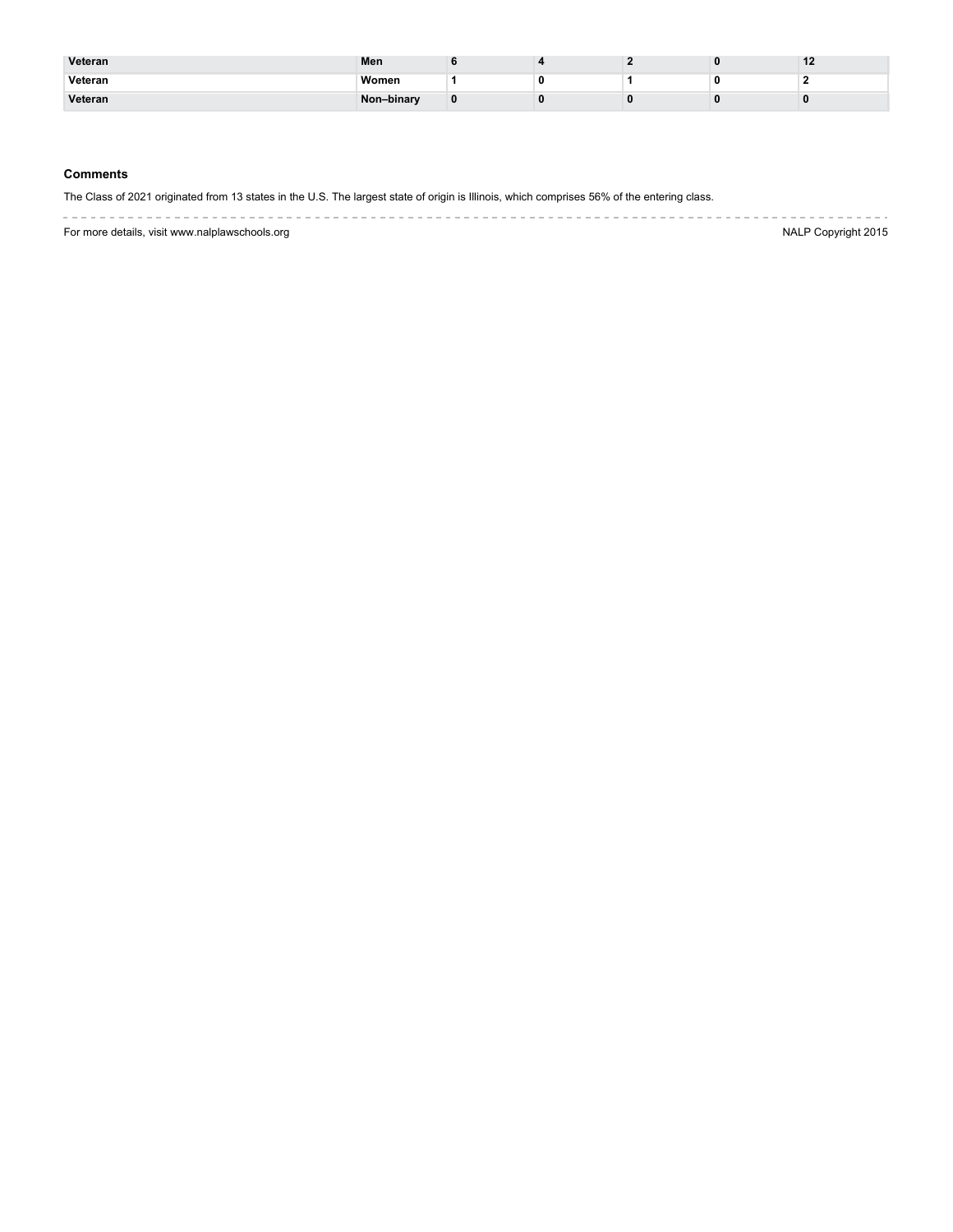https://law.siu.edu/services/career-services/index.html

### **Degree Programs**

| 1641 |
|------|
| 1642 |
| 1643 |
| 1644 |
|      |
| 1645 |
| 1646 |
| 1647 |
| 1648 |
|      |

### **JD Programs:**

### **Special Training and Certification Programs:**

Lorem ipsum dolor sit amet, consectetur adipiscing elit. Pellentesque gravida pretium leo ac sodales. Praesent ut egestas nunc. Fusce sed dapibus nunc, nec varius neque. Sed rhoncus orci non placerat mattis. Maecenas lorem nunc, ultrices quis maximus eu, varius nec tortor. Phasellus dignissim libero ipsum, sit amet condimentum mauris eleifend et. Vestibulum congue id velit sit amet tincidunt. Suspendisse ac quam nec diam ultrices ultrices gravida id lacus. Morbi tempus, justo vel consequat venenatis, eros lectus placerat leo, cursus vehicula mi nibh eu lorem. Phasellus ultricies tellus nibh, ac tincidunt mi lacinia non.

Is Moot Court a required activity?

#### **Moot Court Program Description:**

Lorem ipsum dolor sit amet, consectetur adipiscing elit. Pellentesque gravida pretium leo ac sodales. Praesent ut egestas nunc. Fusce sed dapibus nunc, nec varius neque. Sed rhoncus orci non placerat mattis. Maecenas lorem nunc, ultrices quis maximus eu, varius nec tortor. Phasellus dignissim libero ipsum, sit amet condimentum mauris eleifend et. Vestibulum congue id velit sit amet tincidunt. Suspendisse ac quam nec diam ultrices ultrices gravida id lacus. Morbi tempus, justo vel consequat venenatis, eros lectus placerat leo, cursus vehicula mi nibh eu lorem. Phasellus ultricies tellus nibh, ac tincidunt mi lacinia non.

# **Explanation of Grading System**

| <b>Letter Grades</b> | <b>Other Grading System?</b> | <b>Numerical Equivalents</b> |
|----------------------|------------------------------|------------------------------|
| $A+$                 | no                           | 4.000                        |
| A                    | no                           | 4.000                        |
| А-                   | no                           | 3.667                        |
| B+                   | no                           | 3.333                        |
| B                    | no                           | 3.000                        |
| в-                   | no                           | 2.667                        |
| $C+$                 | no                           | 2.333                        |
| C                    | no                           | 2.000                        |
| $C -$                | no                           | 1.667                        |
| D                    | no                           | 1.000                        |
| F                    | no                           | 0.000                        |

### **Comments:**

For detailed information, including grade distribution for first year and upper division courses, visit the School of Law's website.

### **Minimum Grade Required to Attain:**

| Top 10%:                               | 1694 |
|----------------------------------------|------|
| Top 25%:                               | 1695 |
| Top 33%:                               | 1696 |
| Top 50%:                               | 1697 |
| Top 75%:                               | 1698 |
| Median GPA:                            | 1699 |
| Minimum grade required for graduation: | 1700 |
|                                        |      |

| Do vou have a pass/fail option? | open |
|---------------------------------|------|
|---------------------------------|------|

Lorem ipsum dolor sit amet, consectetur adipiscing elit. Pellentesque gravida pretium leo ac sodales. Praesent ut egestas nunc. Fusce sed dapibus nunc, nec varius neque. Sed rhoncus orci non placerat mattis. Maecenas lorem nunc, ultrices quis maximus eu, varius nec tortor. Phasellus dignissim libero ipsum, sit amet condimentum mauris eleifend et. Vestibulum congue id velit sit amet tincidunt. Suspendisse ac quam nec diam ultrices ultrices gravida id lacus. Morbi tempus, justo vel consequat venenatis, eros lectus placerat leo, cursus vehicula mi nibh eu lorem. Phasellus ultricies tellus nibh, ac tincidunt.

| Are students ranked in their class?    | open                       |
|----------------------------------------|----------------------------|
| If so. how often?                      | Loren ipsum dolor sit amet |
| Will the school verify student grades? | open                       |

School's Verification Policy

Lorem ipsum dolor sit amet, consectetur adipiscing elit. Pellentesque gravida pretium leo ac sodales. Praesent ut egestas nunc. Fusce sed dapibus nunc, nec varius neque. Sed rhoncus orci non placerat mattis. Maecenas lorem nunc, ultrices quis maximus eu, varius nec tortor. Phasellus dignissim libero ipsum, sit amet condimentum mauris eleifend et. Vestibulum congue id velit sit amet tincidunt. Suspendisse ac quam nec diam ultrices ultrices gravida id lacus. Morbi tempus, justo vel consequat venenatis, eros lectus placerat leo, cursus vehicula mi nibh eu lorem. Phasellus ultricies tellusp>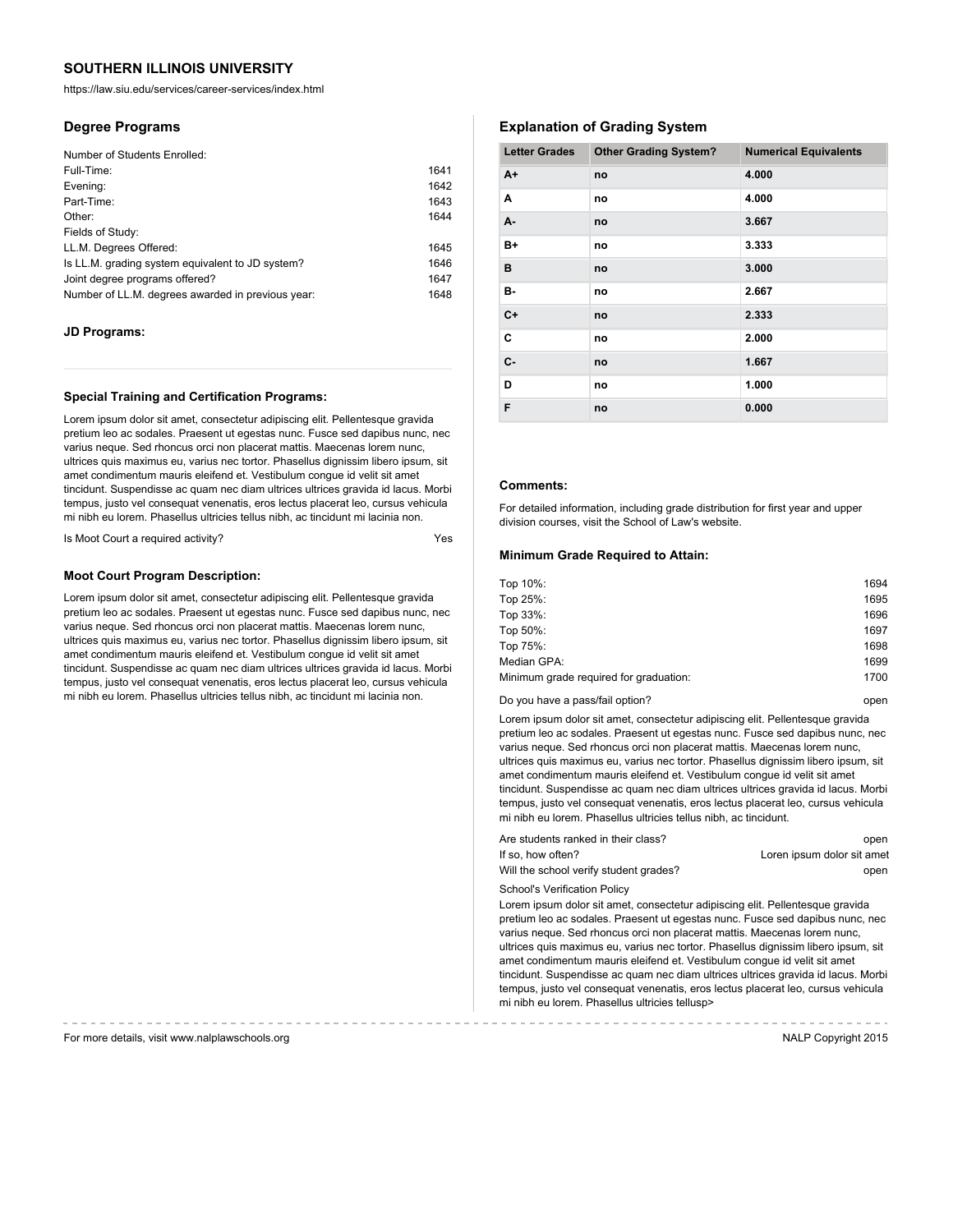https://law.siu.edu/services/career-services/index.html

# **Pre-Graduation Academic Honors**

# **Graduation Honors**

# **Areas of Practice & Employment**

| Areas of practice include both legal and non-legal positions: % of<br>employed students with jobs in area |  |
|-----------------------------------------------------------------------------------------------------------|--|
| <b>Private practice</b>                                                                                   |  |
| <b>Business and industry</b>                                                                              |  |
| Government                                                                                                |  |
| Judicial clerkship                                                                                        |  |
| Military                                                                                                  |  |
| <b>Public interest organization</b>                                                                       |  |
| Academic                                                                                                  |  |
| Job category not identified                                                                               |  |
|                                                                                                           |  |

| % of students with known location who are in employment<br>region |
|-------------------------------------------------------------------|
| New England (CT, ME, MA, NH, RI, VT)                              |
| Middle Atlantic (NJ, NY, PA)                                      |
| East North Central (IL, IN, MI, OH, WI)                           |
| West North Central (IA,KS,MN,MO,NE,ND,SD)                         |
| South Atlantic (DE, DC, FL, GA, MD, NC, SC, VA, WV)               |
| East South Central (AL, KY, MS, TN)                               |
| West South Central (AR, LA, OK, TX)                               |
| Mountain (AZ,CO,ID,MT.NV.NM,UT,WY)                                |
| Pacific (AK,CA,HI,OR,WA)                                          |
|                                                                   |

**Non-US**

# **Jurisdictions:**

For more details, visit www.nalplawschools.org NALP Copyright 2015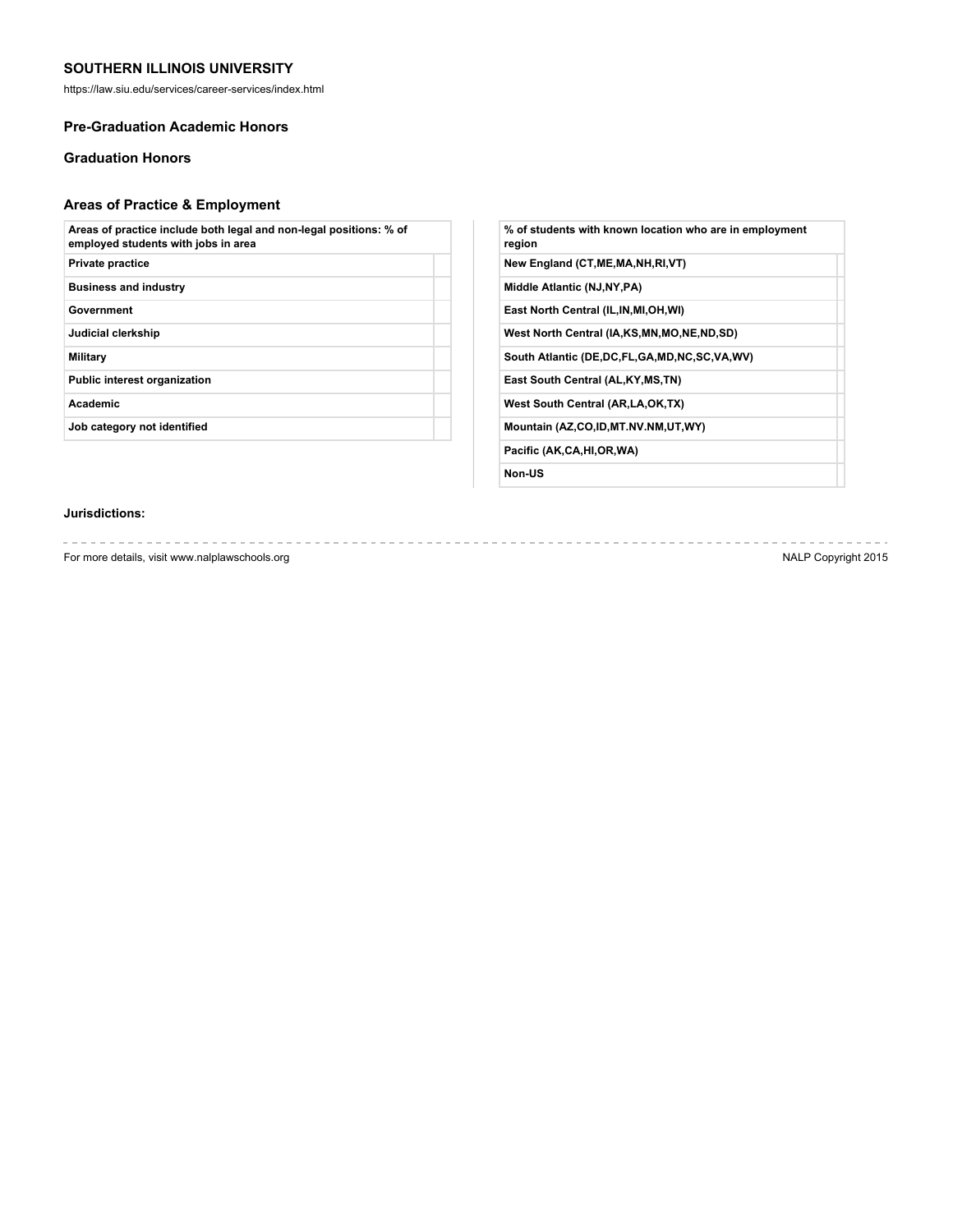https://law.siu.edu/services/career-services/index.html

# **OCI / Job Posting**

#### **OCI Reservations**

OCI requests accepted by: Mail - beginning date: 05/15/2022 Phone - beginning date: 05/15/2022 Email to - beginning date: 05/15/2022: lawjobs@siu.edu

Any changes in OCI procedures or policies that will be in effect for the first time during Fall 2015:

None

OCI Date Assignment Procedure: First come first served OCI Fee? None OCI Date Confirmation Sent to Employers:

If requested, our school will coordinate with: Person designated by employer.

#### Required Employer Forms:

The only information we require is the information needed to post the position for which the employer is interviewing.

# **OCI Dates:**

OCI Interview Periods: We have one OCI round each month in September, October, and November (Fall) and in February, March, and April (Spring). We also have a Summer OCI round in August. Callback Period: N/A Is video conferencing available? Yes

Comments: Phone and web-based interviews are also an option.

### **Pre-OCI Material Distribution:**

| Are employers permitted to prescreen?<br>OCI Drop date:                                                                                                                     | Yes. |
|-----------------------------------------------------------------------------------------------------------------------------------------------------------------------------|------|
| Date student materials sent to employer:<br>Date interview schedule sent to employer:<br>Postage/express mail fee?                                                          |      |
| Comments: The OCI drop date and the dates when student materials and an<br>interview schedule are sent to the employer depend on the OCI round selected<br>by the employer. |      |
| Do you provide resume collection or direct mail option for employers not<br>participating in OCI?                                                                           | Yes  |
| Are all OCI conducted in campus buildings?                                                                                                                                  | Yes. |
|                                                                                                                                                                             |      |

For more details, visit www.nalplawschools.org NALP Copyright 2015

#### **Other Interview Programs**

None

### **Diversity Interview Programs**

None

#### **For Employers who do not interview students on-campus, will you:**

| send, uponrequest, one package containing resumes/transcripts?  | Yes |
|-----------------------------------------------------------------|-----|
| post a notice directing students to apply directly to employer? | Yes |

Recent graduates and alumni have access to our job posting website, CORE, which uses the 12Twenty platform. Employers can post jobs to CORE directly or can ask the Career Services Office to post jobs for them. Jobs are posted for a default of two months. However, an employer can select a date when the posting will become inactive.

Are employers permitted to prescreen? The control of the SNS and Yes

If no, explain:

### **First Year Students**

Upon matriculation, first-year law students can begin reaching out to employers about employment opportunities, attending Career Services workshops and events, participating in OCI, and accessing job postings.